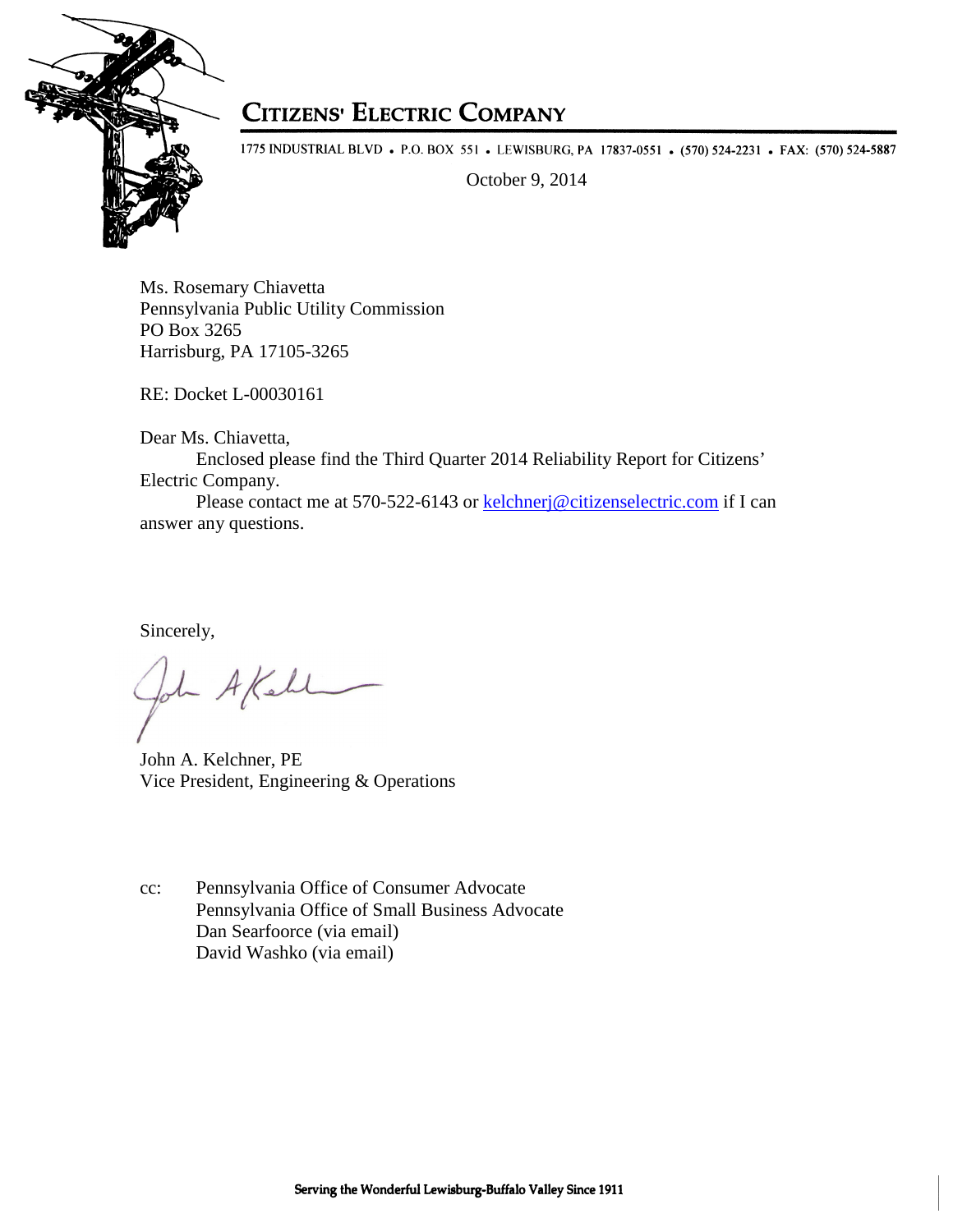Citizens' Electric Company Quarterly Service Reliability Report Third Quarter, 2014 Prepared by John A. Kelchner, PE Vice President of Engineering & Operations 570-522-6143 kelchnerj@citizenselectric.com October 9, 2014

§ 57.195(e)(1) - **A description of each major event that occurred during the preceding quarter, including the time and duration of the event, the number of customers affected, the cause of the event and any modified procedures adopted in order to avoid or minimize the impact of similar events in the future.** 

| Date      | <b>Time First</b> | <b>Duration</b> | # of             | Cause                                                                                                                                                                                                                                                                                                                                       |
|-----------|-------------------|-----------------|------------------|---------------------------------------------------------------------------------------------------------------------------------------------------------------------------------------------------------------------------------------------------------------------------------------------------------------------------------------------|
|           | Call              | of Event        | <b>Customers</b> |                                                                                                                                                                                                                                                                                                                                             |
|           | Received          | (Minutes)       | Affected         |                                                                                                                                                                                                                                                                                                                                             |
| 7/8/2014  | $6:06$ PM         | 1,368           | 2,460            | A strong thunderstorm with high winds and heavy<br>rain caused damage at several locations across the<br>Company's territory. A gust of 55 mph was<br>recorded at the Company's headquarters, along<br>with 0.8 inches of rain in one hour. Most outages<br>were caused by off right-of-way trees.                                          |
| 7/23/2014 | 7:55 AM           | 29              | 1,358            | A painting contractor using a rented personnel lift<br>made inadvertent contact with a phase conductor<br>resulting in a circuit lockout at the substation.<br>After verifying safety at the scene, the crew<br>restored service to the feeder. No injuries<br>occurred. This incident was reported to the PUC<br>Electric Safety Division. |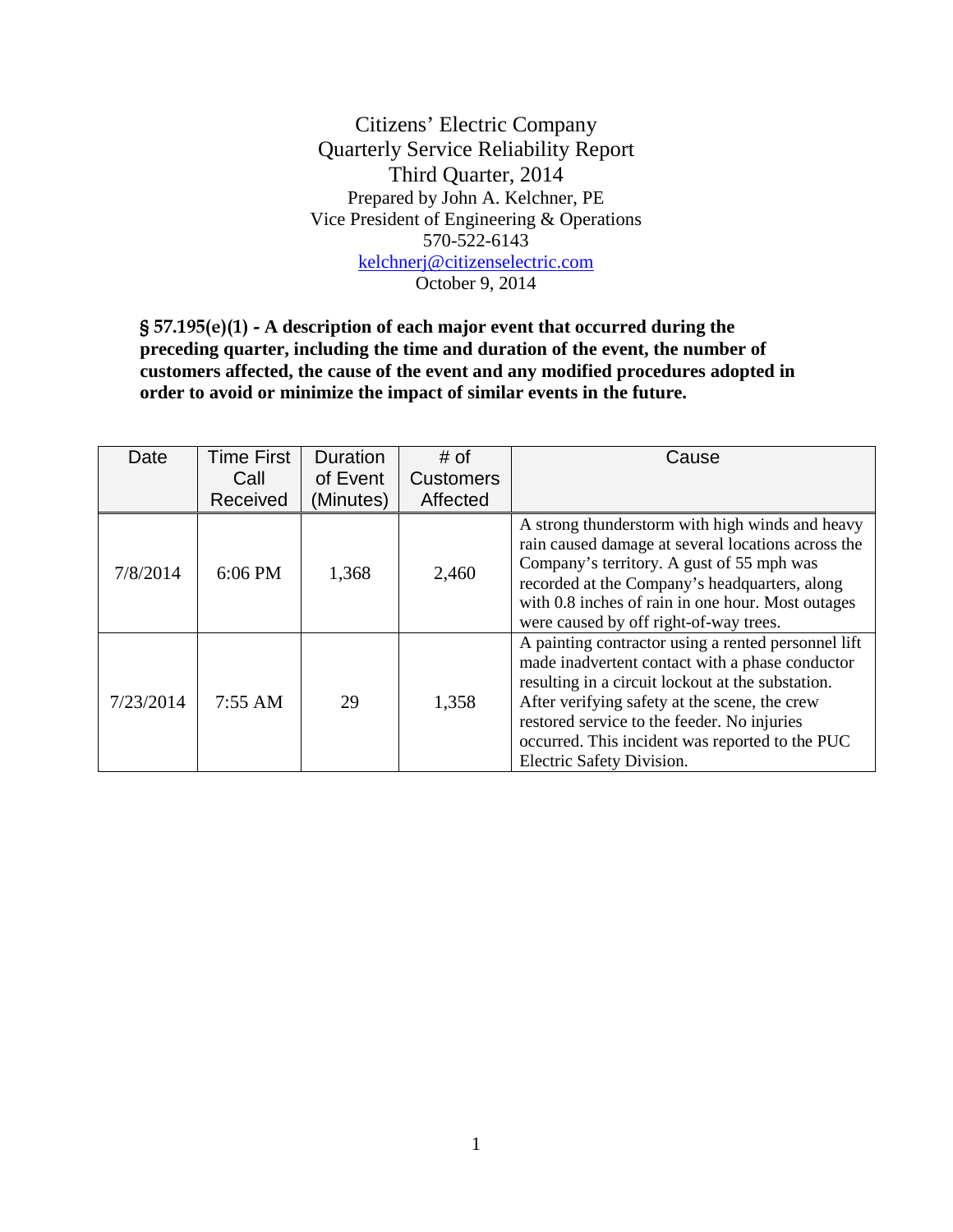§ 57.195(e)(2) - **Rolling 12-month reliability index values (SAIFI, CAIDI, SAIDI, and if available, MAIFI) for the EDC's service territory for the preceding quarter. The report shall include the data used in calculating the indices, namely the average number of customers served, the number of sustained customer interruptions, the number of customers affected, and the customer minutes of interruption. If MAIFI values are provided, the report shall also include the number of customer momentary interruptions.** 

|              | Rolling 12-Month         |
|--------------|--------------------------|
| Index        | <b>Value for Quarter</b> |
| <b>SAIFI</b> | 0.12                     |
| <b>SAIDI</b> | 12                       |
| CAIDI        | 103                      |

| Total $#$ of            | # of Interruptions | # of Customers | <b>Customer Minutes</b> |
|-------------------------|--------------------|----------------|-------------------------|
| <b>Customers Served</b> |                    | Affected       |                         |
| 6,879                   | 34                 | 818            | 84.044                  |

The following outages were approved for exclusion as Major Events during the preceding 12-month period and are not included in the above calculations:

| Date      | # of Customers<br>Affected | <b>Customer Minutes</b> |
|-----------|----------------------------|-------------------------|
| 6/18/2014 | 987                        | 42,615                  |
| 7/8/2014  | 2,460                      | 294,572                 |
| 7/23/2014 | - 327                      | 38,483                  |